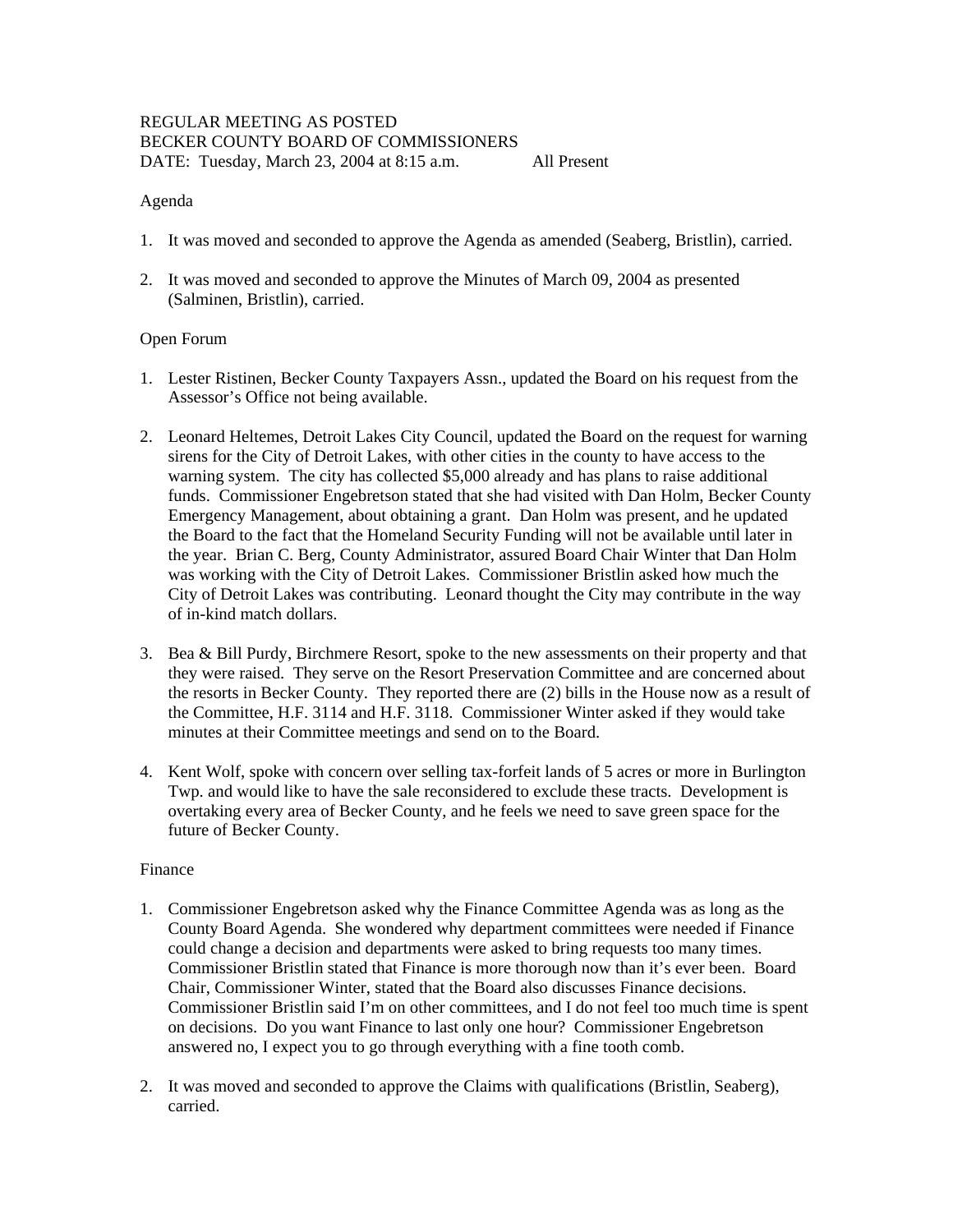- 3. It was moved and seconded to approve the Sheriff Department's Request for (8) Bullet Proof Vests for the cost of \$10,367.60, which can be reimbursed with state and federal grants (Bristlin, Salminen), carried.
- 4. The Finance Committee recommended to approve the Highway Request to purchase a 1-Ton Truck and will be considered under the Highway Agenda.
- 5. It was moved and seconded to concur with the Finance Committee to approve the purchase of (4) SKV600OSB Quick Pad Word Processors at the total cost of \$792 (Bristlin, Salminen), carried.
- 6. It was moved and seconded to concur with the Finance Committee to approve the purchase of Licensing for the Real Vision Imaging system used by Becker County in the amount of \$3,000 for 2004 (Bristlin, Salminen), carried.
- 7. The Personnel Request for Maintenance will be considered under Human Resources on the Agenda.
- 8. Parks & Recreation Request for Part-time Personnel at Dunton Locks will be considered under P&R later on the Agenda.
- 9. It was moved and seconded to concur with the Finance Committee to approve the transfer of funds in the amount of \$250,000 from Human Services to the General Fund/Designated (Bristlin, Salminen), carried. Commissioner Engebretson questioned what this would do to the Human Services Reserves. Ryan Tangen, County Treasurer, assured her that he had talked to Matt Casey, and all was in order.
- 10. The Cash Comparison and Investment Summary were reviewed.

## Auditor

- 1. Resolution No.03-04-2A:
	- a. It was moved and seconded to pass Resolution 03-04-2A, authorizing a Tax-Forfeit Land Sale on May 1, 2004 (Engebretson, Bristlin), motion was withdrawn due to discussion about Burlington Twp. Parcels: 03.002.000, 03.004.000 and 03.005.000. (100 acres).
	- b. A motion was then made to establish a Committee to look at the larger tracts of land (Salminen), motion died for lack of a second.
	- c. A motion was made and seconded to remove all parcels over 40-acres for 1-year for consideration and preparation and a Public Hearing (Engebretson, Salminen), Bristlin voting nay, Seaberg voting nay, Winter voting nay, motion failed.
	- d. Commissioner Bristlin was under the assumption the Land Sale Committee had made their decisions on Burlington Twp. Parcels. He made a motion to take these parcels off the sale (Bristlin), motion died for lack of a second. We should take each one individually and do a separate vote. He requested the minutes from the Land Sale Committee Meetings.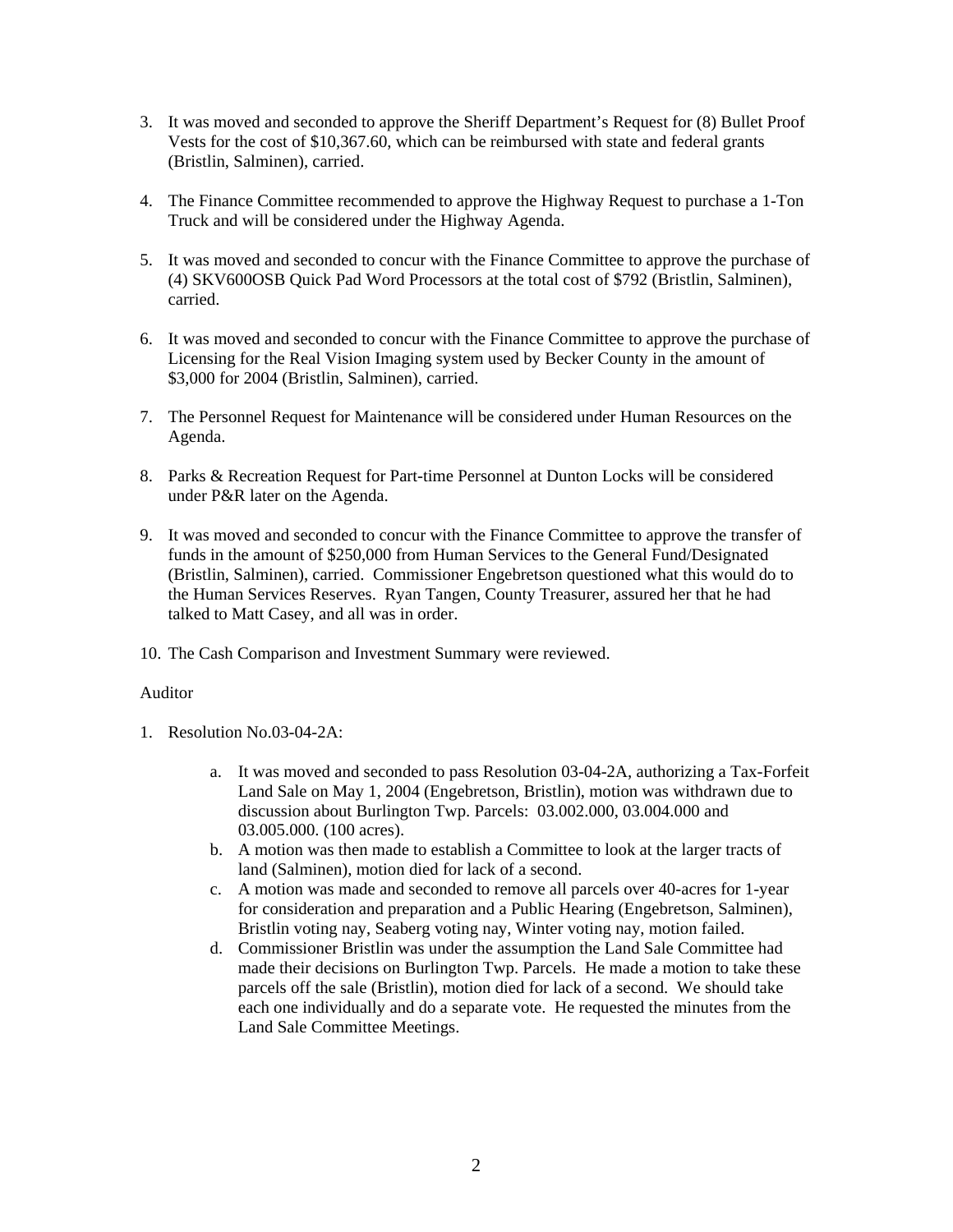- e. It was moved and seconded to take the Burlington Twp. Parcels: 03.002.000, 03.004.000 and 03.005.000 (100 acres) off the Tax-Forfeit Land Sale (Bristlin, Seaberg), carried. Commissioner Engebretson asked why a suggested Public Meeting didn't happen, and it is great to have the public here at this meeting to discuss things.
- f. A motion was made to remove all parcels over 39-acres for 1-year (Engebretson), motion died for lack of a second.
- g. It was moved and seconded to take the (3) large tract items on the sale one at a time, with input on each one of them (Bristlin, Seaberg), carried.
- h. It was moved and seconded to remove the 240-acre tract from the sale for 1-year (Engebretson, Salminen), Bristlin voting nay, Seaberg voting nay, Winter voting nay, motion failed.
- i. It was moved to keep the 240-acre tract on the Resolution and approve the sale (Bristlin), motion died for lack of a second.
- j. It was moved to remove the Burlington Twp. Parcels (100-acres) from the sale and move on the rest of the sale (Bristlin), motion died for lack of a second.
- 2. It was moved and seconded to approve Resolution 03-04-2B, Public Purpose sale of Tax-Forfeit Property for Governmental Acquisitions, Sec. 6734 (Engebretson, Salminen), carried.
- 3. It was moved and seconded to pass Resolution 03-04-1I, Taylor/Swift Property, Frazee, MN., setting the sale for July 1, 2004 (Salminen, Engebretson), carried.
- 4. It was moved and seconded to approve the following Licenses & Permits (Engebretson, Salminen), carried.

New 2 A.M. License Applications: David Howard, DeRoxe Club, Lake Eunice Twp.; Randal Johnson, Randy's Lake Eunice, Lake Eunice Twp.; Michael Reep, Mike's Pit Stop, Inc., Pit 6-11, Lake Eunice Twp.; Margaret Hanson-Sturdevant, Margo's Resturant & Bar, dba. Corner Cantina, Lake View Twp.; Gerald Hanson, Charlie's Bar & Supper Club, Height of Land Twp.; Joy M. McNamara, county 17 Club, Lake View Twp.; Ernest Swanson, Swanies Resort, Cormorant Twp.

New On/Sale, including Sunday Sales License Application: Resort Management Corporation, dba. Forest Hills Golf & RV Resort, Audubon Twp (New Owners).

Renewals-On Sale Liquor, including Sunday: Gerald L. Hanson, Charlie's Bar & Supper Club, Height of Land Twp.; Randal W. Johnson, Delheln, Inc. dba. Randy's Lake Eunice, Lake Eunice Twp.; Patricia J. Maloney, The Pub, Cormorant Twp.; Cynthia Knoll, Mr. Of Osage, Inc. dba. Tommy's Bar, Detroit Twp.; Wayne M. Crawford, Sunlite Bar & Grill, Detroit Twp.; Michael A. Reep, Mike's Pit Stop, Inc. dba. Pit 6-11, Lake Eunice Twp.; Richard M. Lynch, Hotel Shoreham, Inc., Lake View Twp.

Renewals – Combination On/Off Sale Liquor: including Sunday: Lance P. Highman, Northern Inn, Toad Lake Twp.; Joy M. McNamara, County 17 Club, Lake View Twp.

Renewals – Off/Sale Liquor: Gary D. Hesteness-Otis, Inc., Cormorant Bottle Shop, Cormorant Twp; Marvin E. Erdmann, the Flyway, LLC, dba. The Boondocks, Height of Land Twp.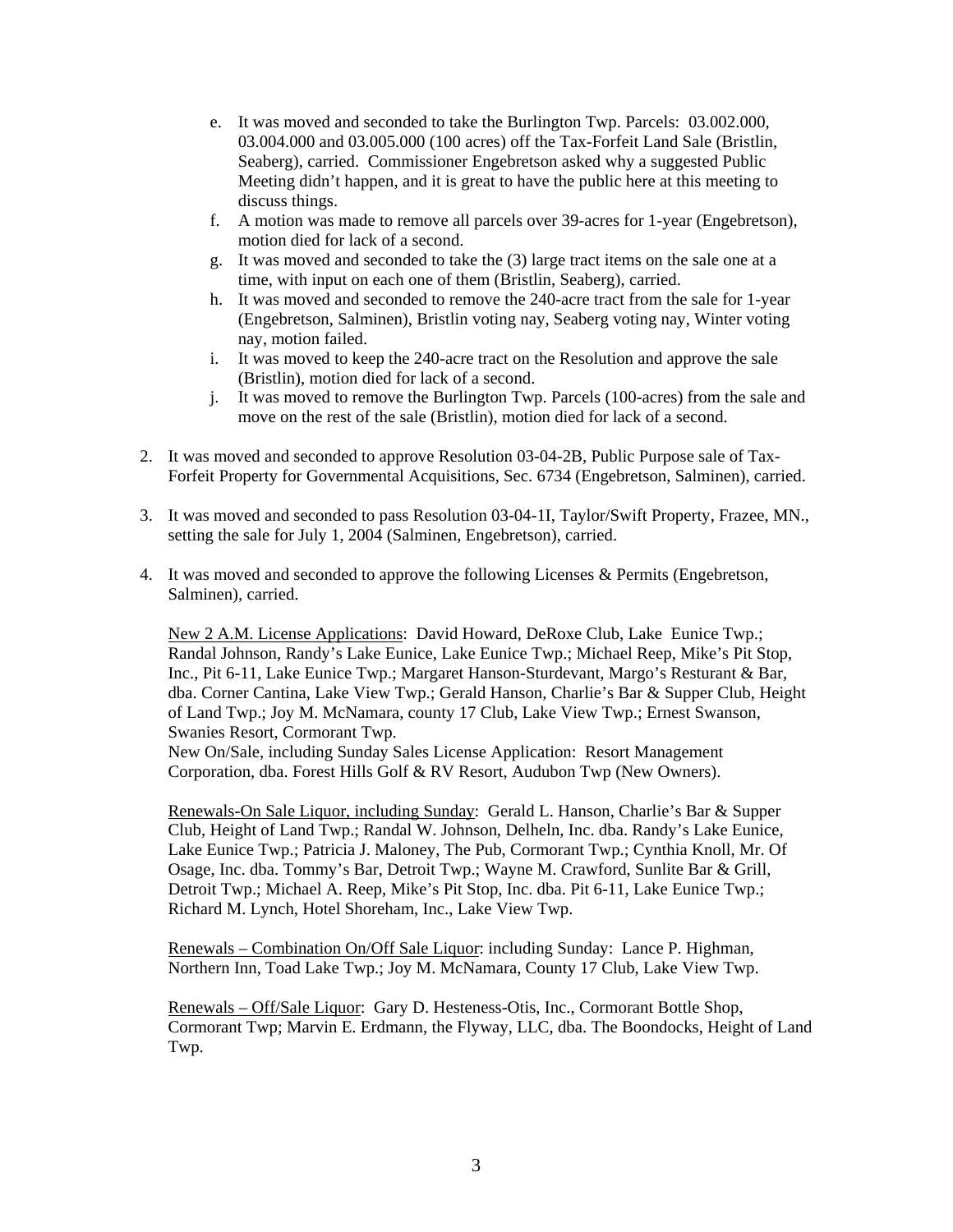Renewals – Wine (On/Sale only) and Strong Beer: Fred W. Bower, Cedar Crest Resort, Maple Grove Twp.; Christine M. Longfors, Osage Bait & Tackle, Osage Twp.

Renewals – On/Off Sale Combination 3.2 Beer Licenses: Fred W. Brower, Cedar Crest Resort, Maple Grove Twp.; Robert W. Miller, Frazee golf, Inc., Burlington Twp.; Kathleen chase, Shell Lake Resort & Campgrounds, Shell Lake Twp.; Richard Lesage, Ice Cracking Lodge, Round Lake Twp.; Wayne M. Crawford, Sunlite Bar & Grill, Inc., Detroit Twp.; David C. Howard, DeRoxe Club, Lake Eunice Twp.; David L. Buelow, Jolly Fisherman Resort, Round Lake Twp.; Allen J. Chirpich, The Hideaway Resort, Shell Lake Twp.; Ernest H. Swanson, Swanies Resort, Cormorant Twp.; Christine M. Longfors, Osage Bair & Tackle, Osage Twp.; Richard J. Bartelt, Four Corners, Erie Twp.; Timothy J. Eischens, Two Inlets Country Store, Two Inlets Twp.; Roger L. Nelson, Elbow Lake store & Bar, Round Lake Twp.; Michael D. Schumann, Rainbow Resort, Inc., Eagle View Twp.; Randy A. Blanford, Tamarac Resort & Campground, Sugar Bush Twp.

Renewals – Off/Sale 3.2 Beer Licenses: Bill D. Christlieb, Osage Country Market, Osage Twp.; Marvin E. Erdmann, The Flyway LLC – dba. The Boondocks, Height-of-Land Twp.; Cynthia L. Knoll, Mr. Of Osage, Inc., dba. Tommy's Bar, Detroit Twp.; Gerald L. Hanson, Charlie's Bar & Supper Club, Height of Land Twp.; Randal w. Johnson, Randy's Lake Eunice, Lake Eunice Twp.; Michael A. Reep, Mike's Pit Stop, Inc. dba.: Pit 6-11, Lake Eunice Twp.; Richard B. Sherbrooke, Lakes Center Store, LLC, Lake Eunice Twp.; Shirley A. Kalberer, County 6 Amoco & Bait, Lake View Twp.; Richard B. Sherbrooke, cormorant Store, Inc., Cormorant Twp.; Lance P. Highman, Northern Inn, Toad Lake twp.; David L. Coalwell, Highway 59 Store, Detroit Twp.; Richard M. Lynch, Hotel Shoreham, Inc., Lake View Twp.

Renewal – On/Sale 3.2 Beer License: Jack E. Wagenman, Cormorant Lakes Sportsman's Club, Lake Eunice Twp.;

Seasonal Tobacco License Renewal, 5/01/04 – 10/31/04: Richard M. Lynch, Hotel Shoreham, Inc., Lake View Twp.

5. It was moved and seconded to approve a Gambling Premise Permit Application: Holy rosary Catholic Church for operations at the Detroit Lakes Country Club in Lake View Twp. (Engebretson, Salminen), carried.

#### Highway

- 1. It was moved and seconded to pass Resolution No. 03-04-2E, Roadside Mowing Quotes, authorizing the County Engineer to award the contracts for roadside mowing for Area RM2 – Southwest and Area RM4 – South Central to Mike Splonskowski, low bidder (Salminen, Engebretson), carried.
- 2. It was moved and seconded to concur with the Finance Committee by passing Resolution No. DOH 03-04-2F, to approve a purchase off of the State Bid, a 4x4 Crew Cab, 1-Ton Diesel Truck with 2cy dump body and hydraulic lift gate (Bristlin, Salminen), carried.

Kenneth Johnson, Elkton Twp, Clay County, gave an update to the Board regarding a Township Road Crossing Hay Creek and correspondence from the Buffalo-Red River Watershed District. Commissioner Winter thanked Kenneth for coming to the Board and said he would speak with John Hanson.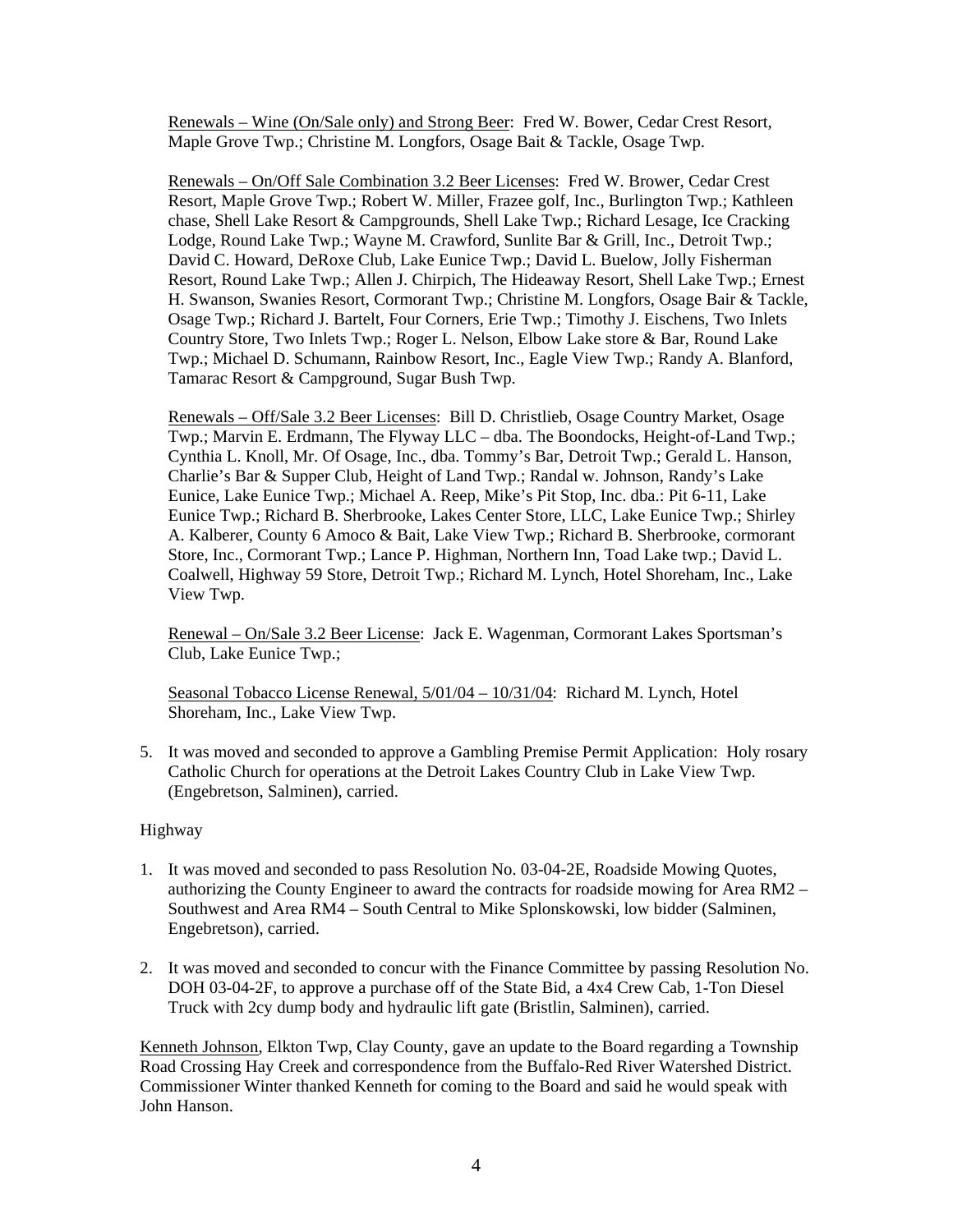#### Human Services

- 1. It was moved and seconded to approve the Transit Claims (Salminen, Seaberg), carried.
- 2. It was moved and seconded to approve the Human Services Claims (Salminen, Bristlin), carried.
- 3. It was moved and seconded to accept the Public Assistance Applications (Salminen, Bristlin), carried.

### Human Resources

- 1. It was moved and seconded to pass Resolution No. 03-04-2D, approving the Becker County Workplace Violence Prevention Policy (Salminen, Engebretson), carried.
- 2. It was moved and seconded to approve Level One Training for all employees of Becker County. Level one consists of review of policy, prevention and descalation of violence. (Salminen, Engebretson), carried.
- 3. It was moved and seconded to pass Resolution No. 03-04-2C, approving the Becker County Safety Policy 03-01 Personal Protective Equipment – Protective Footwear. This policy will supercede prior County resolutions/policies regarding protective footwear (Salminen, Bristlin), carried.
- 4. It was moved and seconded to pass Resolution No. 03-04-2B to convert the full-time Head Custodian Position to (3) part-time custodian positions due to the retirement of the Head Custodian, (2) part-time custodians will be hired after April 30, 2004 and (1) part-time custodian as of December 1, 2004 (Bristlin, Salminen), carried.
- 5. It was moved and seconded to appoint Nancy Grabanski, Director, Human Resources, as the HIPPA Privacy Officer for Becker County (Salminen, Bristlin), carried.

## **Commissioners**

- 1. Reports & Correspondence:
	- a. Tax-Forfeit Land Sale, Commissioner Seaberg. Discussion followed: Dallas Flynn spoke against the 100 acre Burlington Twp. parcel being on the land sale. He asked to have this parcel removed from the sale for 1-year to do a study. He stated that taxpayers like to see land stay as is to keep from development. Commissioner Seaberg thought this land would make a good park. He agrees with Mr. Flynn that he would like the Board to consider holding this land back from the sale for more information, and he reports that there is access to the land. He feels that this is land to be used by all citizens of Becker County not just adjoining owners. Commissioner Salminen feels we should spend more time deciding on putting the larges parcels on the land sale. He would like to see comparison done on benefits to the county if sold vs. use by timber sales, use of resources, tourism access. He urged the board to be more far-sighted and taking more time when making decisions about larger pieces of land with resources. Commissioner Bristlin asked why the feelings were stronger for this 100 acres than the other acres? We should be getting some input from the City of Detroit Lakes. He asked if a study wasn't done before placing this area on the sale. Commissioner Engebretson asked about the Becker County Comprehensive Plan that we approved where it speaks to preserving land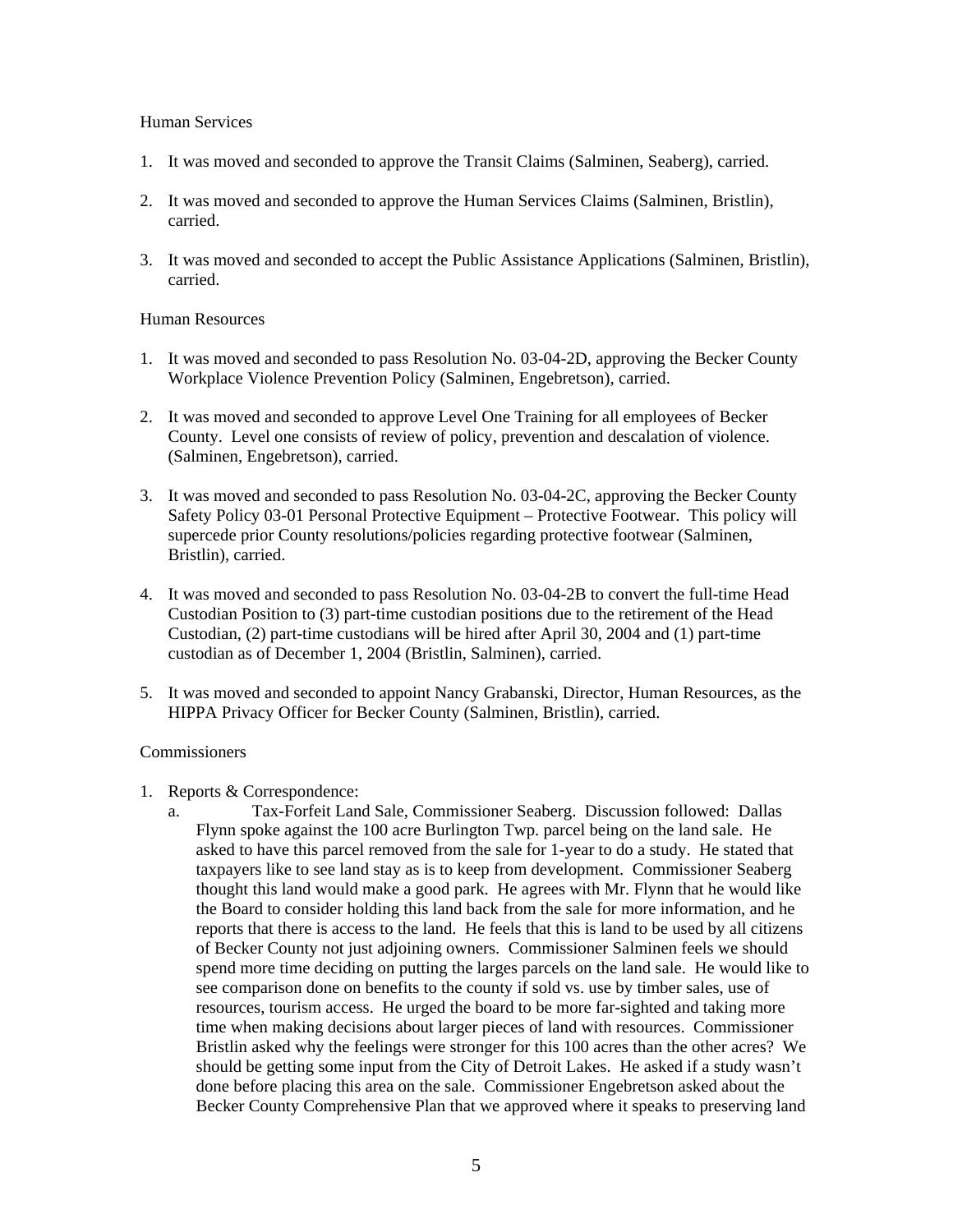for nature. She thinks a 1-year study should be done concerning the larger tracts of land on the sale. Brian C. Berg, County Administrator, stated that legally land held to manage will be turned back to the public. Keith Brekken, County Auditor, stated that parcels with a public access can be pulled from the land sale. Keith also he stated he had talked to the City and they were not interested in a park. Commissioner Bristlin asked why the 240 acre parcel was different from the 100 acre parcel. Mark Lohmeier, Administrator, NRM, answered that the 100 acre parcel is residential and is used by the landowners surrounding for various recreational uses, while the larger 240 acre parcel is not residential and is used mostly for hunting. Sally Haukon spoke to long-term planning and is concerned about carbon requestation and that leaving the trees helps to absorb carbon.

- 2. Appointments:
	- a. It was moved and seconded to appoint Harry Salminen to the Community Health Advisory Committee (Bristlin, Seaberg), carried.
	- b. It was moved and seconded to appoint John Tompt to the Board of Adjustments as recommended by Commissioner Seaberg (Salminen, Bristlin), carried.
- 3. Commissioner Winter is setting up a County Assessing Committee and has chosen the following members to serve on this Committee: Kathleen Frolich, Shelly Dillon, Dave Schiller, Steve Skoog, and Lester Ristinen. It was moved and seconded to have each Commissioner appoint a Township representative from their District (Bristlin, Salminen), carried.
- 4. It was moved and seconded to approve any Commissioner's attendance at the University of Minnesota's Extension Economy Meeting on April 08, 2004, in Moorhead (Salminen, Bristlin), carried.
- 5. It was moved and seconded to approve any Commissioner's attendance at the University of Minnesota's Extension Services Workshops on April 20, 2004 at MSCTC - Detroit Lakes (Bristlin, Salminen), carried.
- 6. Extension/ Nancy Forsaker Johnson:

a. Nancy gave an update on Extension on the selection of the new 4-H Coordinator and the

new NRE Tech Advisor, Will Yliniemi. It was moved and seconded to approve to have Becker County share Will on an 80-20% share. Payment will be made directly to Hubbard County. Commissioner Bristlin asked if Will would be available to contact if needed and was assured that he would be available (Salminen, Engebretson), carried.

- b. It was moved and seconded to authorize the County Board Chair and County Administrator to sign the Memorandum of Agreement between Becker County and Hubbard County for sharing the Extension Service position NRE Tech Advisor (Engebretson, Seaberg), carried.
- c. Nancy Forsaker Johnson talked about the new 4-H Coordinator for Becker County, Staci Slykerman, and how well she works with the 4-H members. There is a new Farm Information Line that Extension developed for agricultural producers and will be available statewide around April 1, 2004. This toll free number is 1-800-232-9077 and will be staffed Monday through Friday from 8:30 to 1:30 p.m.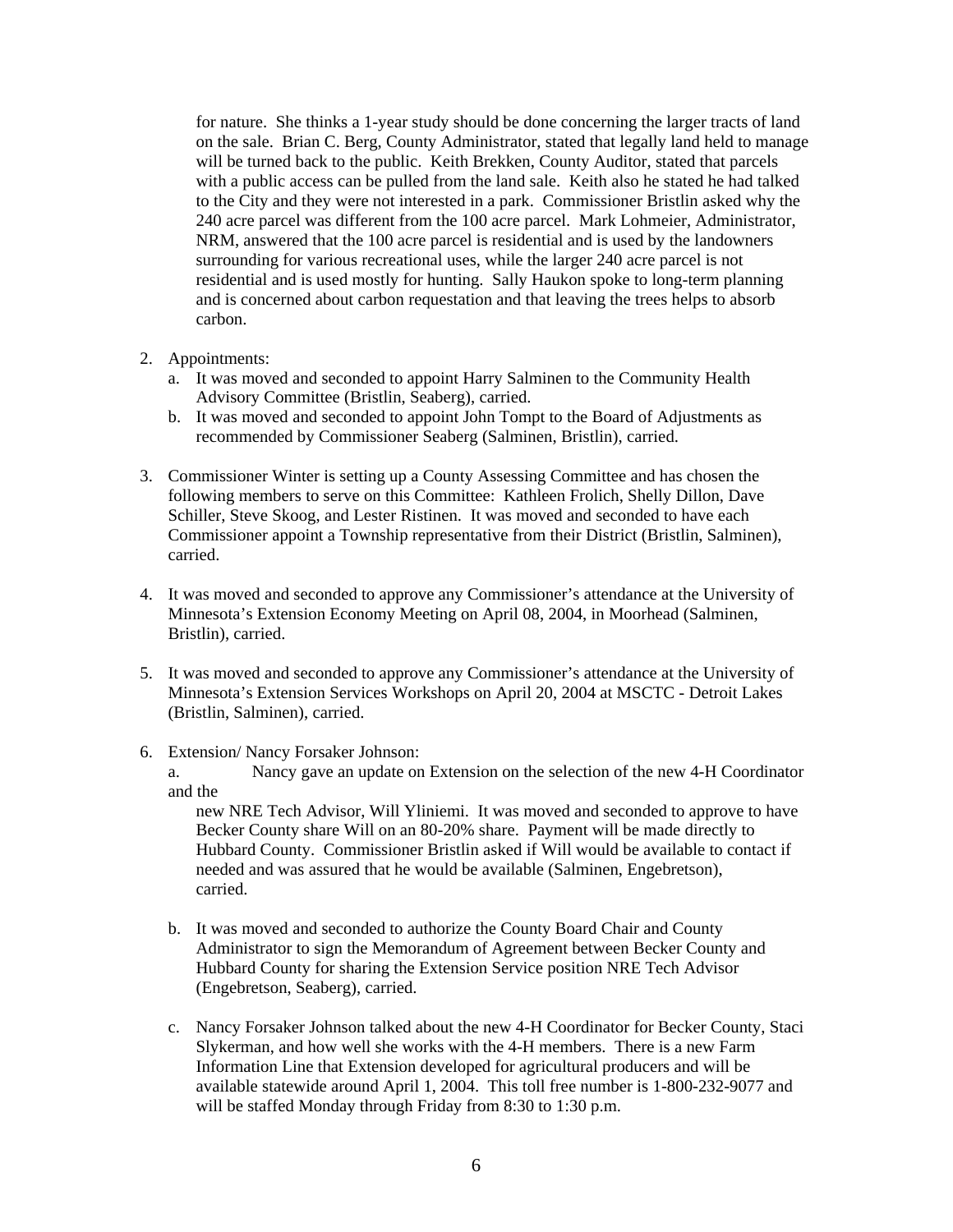## Environmental Services

- 1. It was moved and seconded to approve the Agenda as amended (Salminen, Bristlin), carried.
- 2. It was moved and seconded to approve an amendment to the Environment Services Grant, Emergency Services, granting additional time for the satisfactory completion of Grant Contract 2000-8462 for State and Local All-Hazards Emergency Operations Planning (Salminen, Bristlin), carried.
- 3. It was moved and seconded to approve a Recycling Contract between Becker County and Beverage Wholesalers, Inc., a Minnesota Corporation, doing business as Minnkota Recycling. The contract is for (5) years, starting April 1, 2004 and terminating March 31, 2009 (Salminen, Engebretson), carried.

## **Sheriff**

1. John Steinhaus was recognized for his 11-years of service to the Becker County Sheriff's Office. John was presented a plaque from the Sheriff's Office and one from Becker County thanking him for his service.

# Parks & Recreation

- 1. It was moved and seconded to concur with the Finance Committee to pass Resolution 03-04- 2G to hire a temporary part-time Tramway Operator for the Parks & Recreation Department (Salminen, Bristlin), carried.
- 2. It was moved and seconded to concur with the NRM Committee to approve a change in the policy regarding charging interest on timber overruns. The proposed policy is to offer a 30 day grace period from the date any timber scale created an overrun in the County's timber sale tracking software program. Upon the creation of an overrun, a letter will be sent to the contractor informing him of the date the overrun was created and the date that interest on the overrun will begin to accrue (Salminen, Seaberg), carried.
- 3. It was moved and seconded to concur with the Parks & Recreation Department's recommendation to renew the contract with Luxury Landscaping and Lawn Care, LLP for grounds maintenance as outlined in the 2003 contract. The contract is a single-season contract, renewable for (2) additional seasons and this is the second season (Salminen, Bristlin), carried.
- 4. Commissioner Bristlin was disappointed that the Finance Committee was accused of taking too much time, while there were no minutes from the Land Sale Committee Meetings. He feels information should be provided to the Board on choices made by the committee and how they voted. Commissioner Winter asked for information on how the proceeds from the Land Sale were distributed to Townships and other entities. He stated that there was a possibility we could address the Land Sale at the next Board Meeting if all the information had been received.